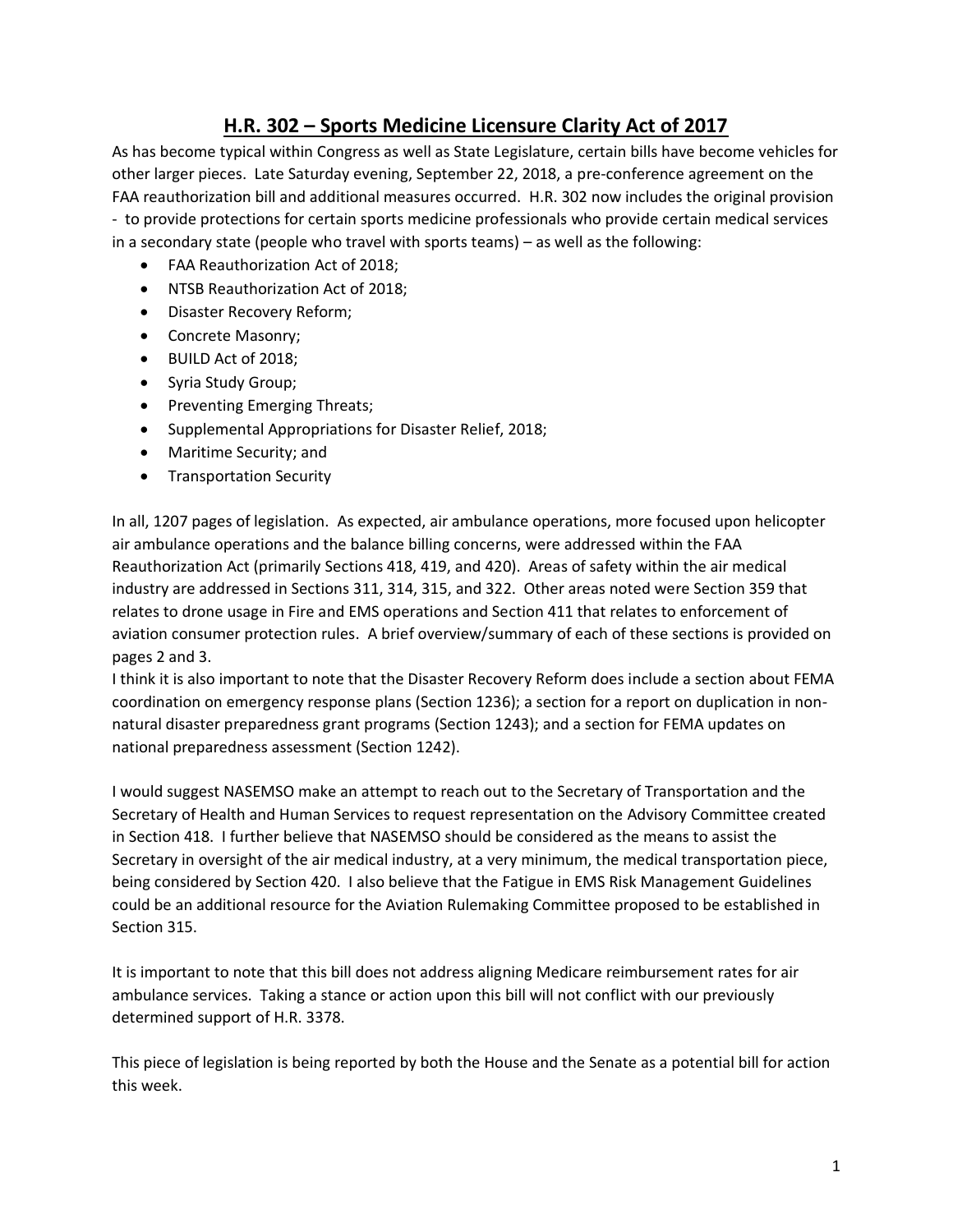# *PRIORITY SECTIONS – NASEMSO SHOULD CONSIDER DIRECT INVOLVEMENT*

# *\*\*Section 418 – Advisory Committee on Air Ambulance and Patient Billing (pg. 377-382)*

Within 60 days, Secretary of Transportation, in consultation with Secretary of Health and Human Services, will establish an advisory committee for the purpose of reviewing options to improve disclosure of charges and fees for air medical services, better inform consumers of insurance options, and protect consumers from balance billing.

The advisory committee shall be both Secretaries (or their designee); a representative from each relevant federal agency as determined by the Secretary of Transportation; 1 representative for each of the following groups: State insurance regulators, Health insurance providers, Patient advocacy groups, consumer advocacy groups, physician specializing in emergency, trauma, cardiac, or stroke; 3 representatives to represent various segments of the air ambulance industry; and an additional 3 representatives not covered previously and as determined necessary and appropriate by the Secretary.

One portion of the review will include recommendations made by the Comptroller General study (GAO-17-637) including what data from air providers and other sources should be collected by DOT to better understand the market and oversight of the air ambulance industry for the purposes of pursuing action related to unfair or deceptive practices.

A report is due within 180 days after the  $1<sup>st</sup>$  meeting of this advisory committee. Rulemaking and guidance is to start upon receipt of the report.

### *\*\*Section 419 – Air Ambulance Complaints to the Department of Transportation (pg. 383)*

Amends consumer complaints (Section 42302 of title 49 U.S.C.) to clearly include transportation by air ambulance. Also requires air ambulance providers to provide specific information on any invoice, bill, or other communication provided to the patient related to reporting consumer complaints (hotline and weblink).

### *\*\*Section 420 – Report to Congress on Air Ambulance Oversight (pg. 384)*

Within 180 days after the report in Section 418, a report shall be sent to Congress on air ambulance oversight to include a description on how the Secretary (of Transportation) will conduct oversight of air ambulance providers and a timeline for the issuance of any guidance concerning unfair and deceptive practices among air ambulance providers, including guidance for States to refer such matters to the Secretary.

### *\*Section 315 – Aviation Rulemaking Committee for Part 135 Pilot Rest and Duty Rules (pg. 201-203)*

Creates this committee within 180 days of enactment. This committee shall consider recommendations of prior part 135 rulemaking committees, accommodations necessary for small businesses; scientific data derived from aviation-related fatigue and sleep research; data gathered from aviation safety reporting programs; and the need to accommodate the unique duty and rest time requirements of air ambulance pilots. 2 years to complete a report and then implement a notice of proposed rulemaking on consensus recommendations no later than 1 year after the report.